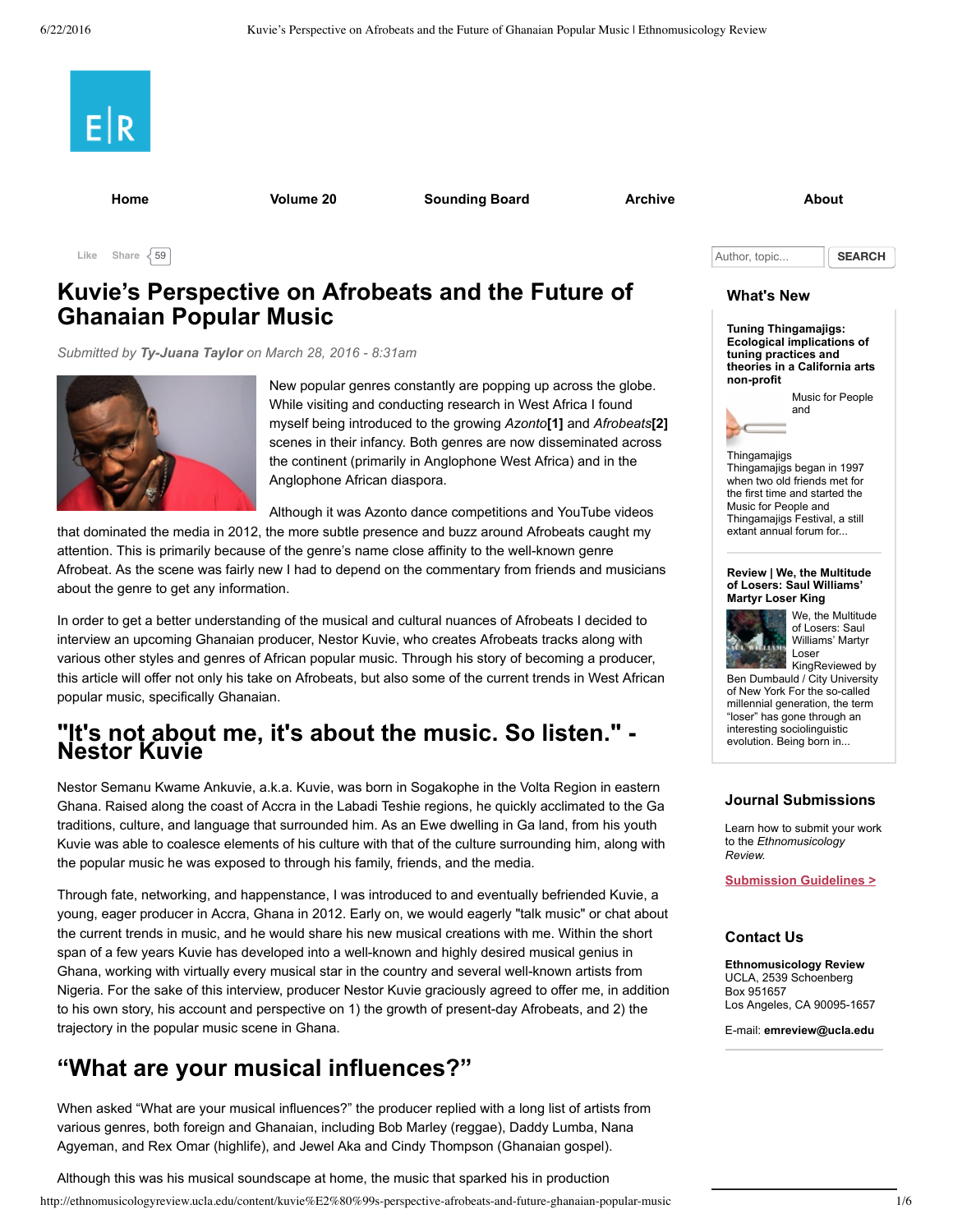#### 6/22/2016 Kuvie's Perspective on Afrobeats and the Future of Ghanaian Popular Music | Ethnomusicology Review

originated from television. Watching the En Vogue video "Don't Let Go" was the first time Kuvie "experienced music turned into visuals." Later, after hearing Timbaland's**[\[3\]](#page-4-2)** work on Aaliyah's single "Try Again," Kuvie developed "more interest in the sound rather than visual." Timbaland's beats were so impactful that only a few years later, at the age of 14, Kuvie began making his own beats in the computer lab at school. It was there that he created his first track with the free downloadable version of *Fruity Loops*.**[\[4\]](#page-4-3)**

<span id="page-1-1"></span>As he continued to hone his skill, he was encouraged to continue creating tracks by many, including Mara Bossman Damiba, a school colleague. Eventually, Emmanuel Nkasah (a colleague who informally introduced him to FL Studio) saw his potential and invested in the full version of *Fruity Loops* for the budding producer. Through the aid of individuals who saw his potential, he was networked and associated with several upcoming artists in the Ghanaian music industry, such as Ko-Jo Cue and Lady Jay, further connecting him with artists such as Klu and Dex Kwasi. Shortly thereafter, Kuvie began scoring major production credits with mainstream Ghanaian artists like E.L., Dex Kwasi, Pappy Kojo and Sarkodie.**[\[5\]](#page-4-0)** In the beginning of 2015, he produced and released over five different tracks with several artists.

### **"What is your recipe for production?"**

After seeing him advance over just a few short years, I had to ask: "What is your recipe for production?" Kuvie professed that his recipe is hard work, diligence, skills, and his creative fusion of traditional musical elements with R&B and hiphop. In many of his most recent works, one can hear an integration of not just musical styles between artists but also ethnic and cultural sharing as well. This is most evident in Kuvie's recent production: "Agbadza" by E.L.

E.L - [AGBADZA](https://www.youtube.com/watch?v=pjFjLnn8RBI) (Official Music Video)



"Agbadza," by E.L.

Although E.L. identifies as a hiphop and Hiplife artist,**[\[6\]](#page-4-0)** the above track is an example of Afrobeats. By using synthesized membranophones and idiophones to replicate the distinct Agbadza rhythm, **[\[7\]](#page-4-1)** Kuvie overtly melds his Ewe roots with hip-hop through title and sound. This sound is then fused with a 1990s hiphop sound through his use of the 808.**[\[8\]](#page-4-2)** Although he does not use the traditional Ewe consort of drums**[\[9\]](#page-4-3)** the Agbadza pattern is clear and discernable to its Ghanaian audience.

In addition to fusing popular music sounds with his indigenous soundscape, another component of Kuvie's recipe for productions is that he also strategically "selects artists that [he's] impressed with, either through their work, voice, and/or persona." Kuvie admires artists for their musical cadence, flow, and melodic contour. Similarly, he is drawn to the heavy southern American influence in the style of Dex Kwasi (raised in Texas), as heard in his track "Poke Out," further demonstrating how Kuvie views the musical process as a marriage between the artist and the producer.

<span id="page-1-0"></span>



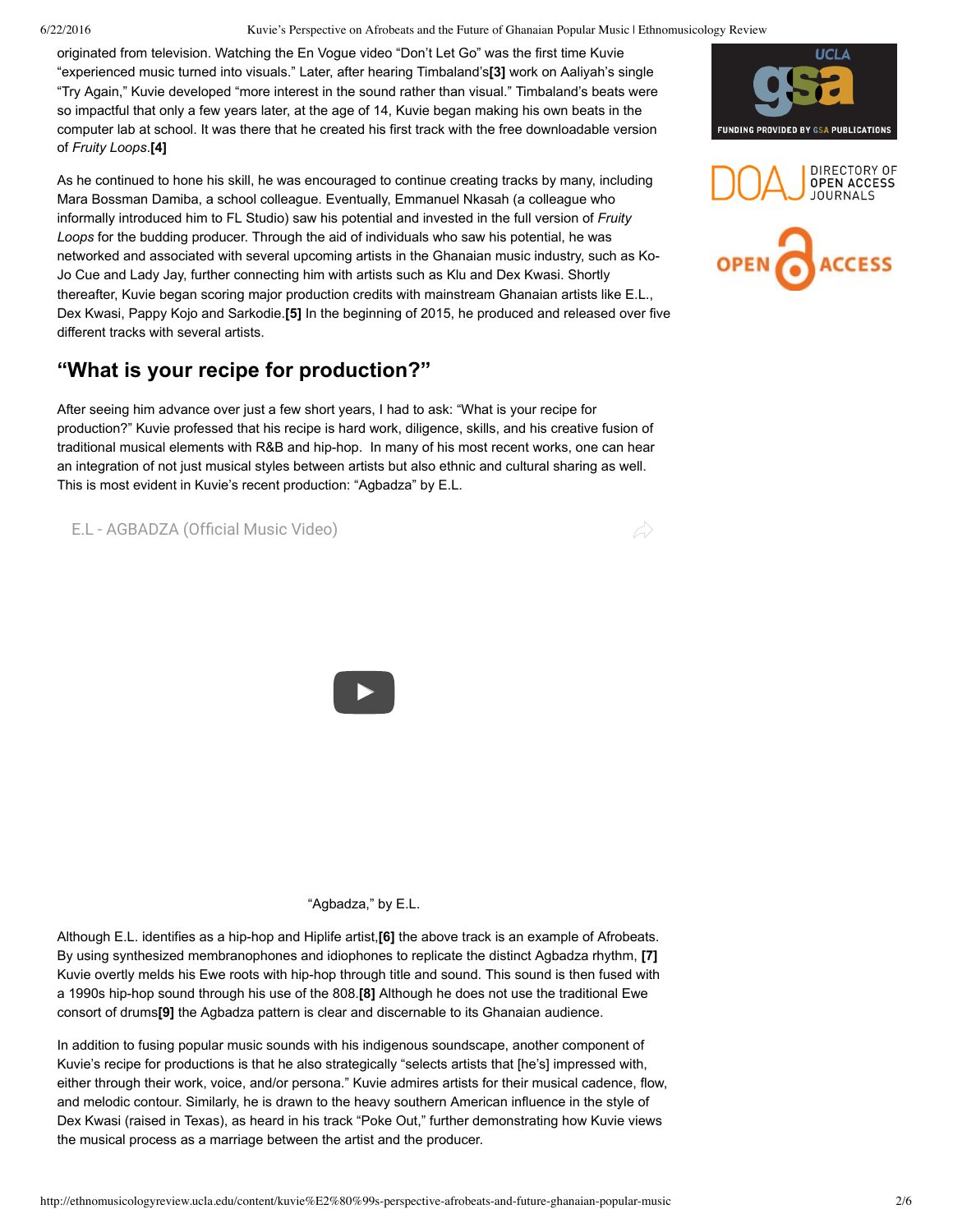$\varphi$ 



"Poke Out," by Dex Kwasi

I was intrigued about Kuvie's thoughts on the current state and direction of African popular music, particularly in Ghana, which led me to ask him further about Afrobeats.

### **"What is Afrobeats?"**

Kuvie's initial response was to offer a description of his sound, not the label ascribed to it. In spite of the various labels used to characterize his tracks, he admitted that he prefers to label his work and much of what's on the market today as Afropop or afrodance. However, with much persistence he eventually answered when asked "What is Afrobeats?"

Kuvie described Afrobeats as a reflection of the times, where artists are currently in introspection and acceptance of African culture. While several of his tracks on Soundcloud are labeled as Afrobeats, he prefers to use the umbrella term Afropop to classify much of his music. Nevertheless, Kuvie does defend the popular use of the term Afrobeats, stating that "if it's African, it has a beat," and therefore it is a musical expression and representation of African popular music.

He explains the genre to be a subgenre under the umbrella term Afropop, a category created and popularized during the 1960s with the international notoriety of popular African artists such as King Sunny Ade and Salif Keita. In spite of his definition, I continued to question this new genre's moniker— Afrobeats, as Afrobeat (sans 's') has an extensive history dating back to the 1970s in Nigeria.

Why have some contemporary African artists, most notably Wizkid with his track "Ojuelegba," chosen to appropriate the term, knowing the rich history tied to its name? Kuvie offers that Afrobeat is not attributed just to one person (although Fela Kuti is its most acclaimed performer). Rather, the genre can be associated to a number of performers. He then mentions the importance of evaluating the texture of the sound in context with the texture of the time. For instance, contemporary artists are becoming more reflective and embracing their culture, which aligns with the philosophy behind Kuti's Afrobeat in that they are fusing elements of African American popular music with local musical elements.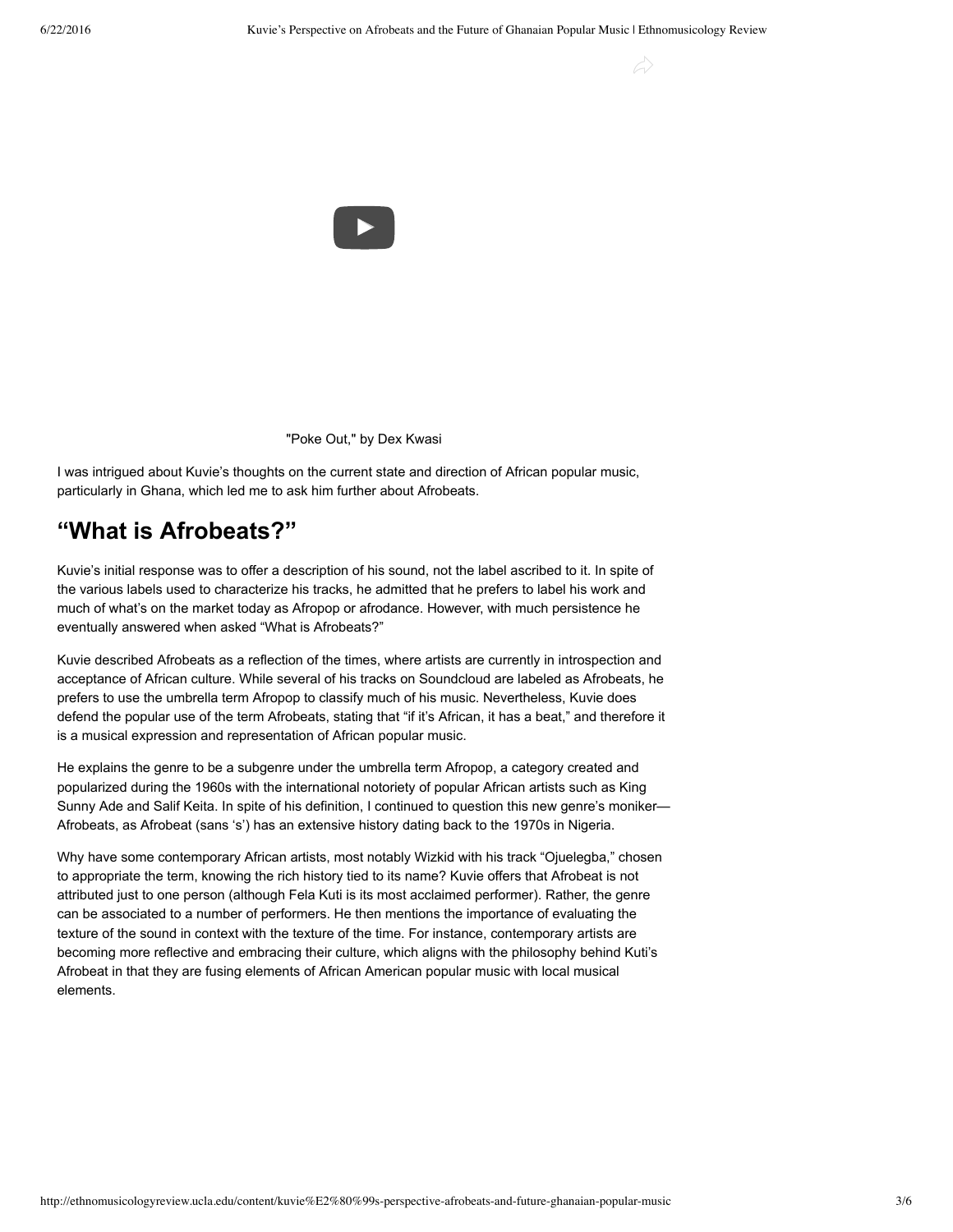WIZKID - [OJUELEGBA](https://www.youtube.com/watch?v=Q7QiLceJSLQ)



"Ojuelegba," by Wizkid.

Essentially, Kuvie argued that the sentiment amongst a lot of contemporary African popular artists is that they incorporate aural traits of their heritage in the music, merging American hiphop and/or contemporary R&B styles and sounds with indigenous rhythms, language, and/or pidgin language. Therefore, Afrobeats is more of a trend where several African popular artists have taken to incorporating indigenous elements in their hip-hop and R&B tracks, thereby showing how current-day Afrobeats actually bears much semblance to its predecessor Afrobeat.

# **"Where do you see the music industry in Ghana going in the next few years and where do you see yourself in its growth and development?"**

I concluded the interview asking "Where do you see the music industry in Ghana going in the next few years and where do you see yourself in its growth and development?" Kuvie stated that the market is now "interfusing culture. . . . Artists can share whatever they please lyrically more openly as they please, [as] the industry has become more accessible for the creators [since] the [label] structure has deteriorated." He continued to add that artists are now experimenting with adding more African elements in their songs, such as pidgin language and traditional African musical features. Kuvie shed further light on the current atmosphere of the music industry in Ghana by stating that "there is no coherent system in place to track royalties for Ghanaian artists. . . . Radio stations [are the only ones making profits] because of payola [and] artists [only profit] from show endorsements and appearances." As there is no lucrative industry shaping popular Ghanaian music, certain musical liberties are being taken in this era.

Ironically, as artists are not financially profiting from their artistry, the lack of funds encourages creativity and diverse projects that they put on the free market through websites such as Soundcloud. The process, in many cases, is genuinely about the music, which can be seen in the number of mixtapes, free downloads, and freely distributed singles online. In this age, Ghanaian artists are heavily using social media to disseminate their music and advertise their name. In this atmosphere Kuvie proclaims that his role in the current and future soundscape is to be a blender of musical cultures and sounds. He aspires to travel the continent, infusing the sights and sounds encountered into his productions, further expanding the idea of Afrobeats.

<span id="page-3-0"></span>Based upon my conversation with Kuvie, in the case of Ghana, the Afrobeats scene has developed due to the lack of regulation in the system. Since many artists are financing themselves to release records and singles, they are free to channel the familiar in their performances. This strategy also connects the art to a more local audience. I will continue to watch the scene, perusing for whether Afrobeats develops into something new, or fades as many popular subgenres do.**[\[10\]](#page-4-4)**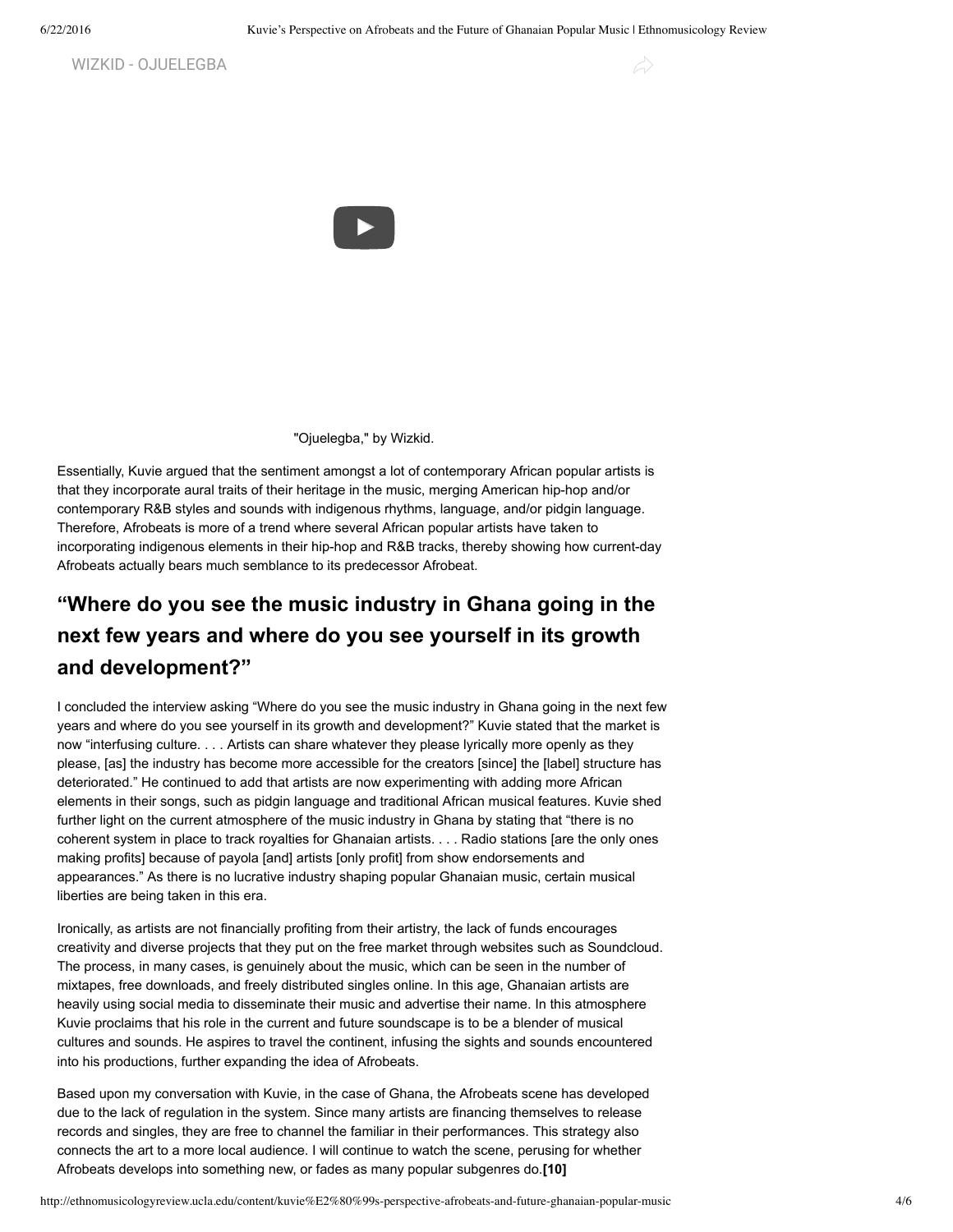### **References**

Owusu, Stephen Atta. 2012. "Azonto-The New Music and Dance Craze in Ghana." Modern Ghana. https://www.modernghana.com/news/376302/azonto-the-new-music-and-dance-craze-in**ghana.html**. Accessed January 15, 2015.

Mitter, Siddhartha. 2016. "The Hip Hop Generation: Ghana's Hip Life and Ivory Coast's Coupé-Decalé." Afropop. http://www.afropop.org/9369/the-hip-hop-generation-ghanas-hip-life-and-ivory-coasts-coupe-decale/. Accessed January 26, 2016.

## **Artists' Soundcloud sites**

Dex Kwasi: **<https://soundcloud.com/dexkwasi>**

E.L.: **<https://soundcloud.com/elrepgh>**

Ko-Jo Cue: https://soundcloud.com/ko-jo

Kuvie: **<https://soundcloud.com/kuvie>**

Lady Jay: **<https://soundcloud.com/ladyjaysings>**

<span id="page-4-0"></span>**[\[1\]](#page-0-0)** Azonto refers to a Ghanaian popular music genre and dance style. To read more about this genre see Owusu (2012).

<span id="page-4-1"></span>**[\[2\]](#page-0-1)** Afrobeats (Afrobeatz) is less specific in its musical characteristics and origins. The Nigerian musician Wizkid is accredited for first using the term.

<span id="page-4-2"></span>**[\[3\]](#page-1-0)** Born Timothy Zachery Mosley, Timbaland is a rapper, songwriter, and music producer. His work became popular during the mid-1990s, while working primarily with R& B artists such as Ginuwine, Aaliyah, Missy Elliot, and Magoo. Today he is known for his projects with popular, hip-hop, and R&B artists.

<span id="page-4-3"></span>**[\[4\]](#page-1-1)**An anecdote of Kuvie's grade school experience with the computer lab and learning fruity loop: "We weren't allowed to use headphones in the computer lab. It got to the extent that I was banned from the computer lab and they put my name boldly on the door. The ban turned from three weeks to a month, a whole academic term to two academic terms. The only time I got a free pass to work in the lab was on the last week of school when we were free to do what we wanted. It finally got to a point where the lab supervisor said "you know what? This computer is for you."

**[\[5\]](#page-0-0)** For these artists' Soundcloud sites, see list at the end of the article.

**[\[6\]](#page-0-0)** For further information on Hiplife see Mitter (2016).

**[\[7\]](#page-0-1)** Agbadza is traditionally a war dance from the Ewe people in the Volta region of Ghana, Benin, and Togo. Now, the dance and music is used recreationally for most gatherings.

[\[8\]](#page-1-0) The Roland TR-808 is a programmable drum machine, introduced in the early 1980s. The machine became popular in hip-hop in the late 1980s and early 1990s because of its ability to produce extremely low bass-sound frequencies and its featuring unique artificial percussion sounds.

**[\[9\]](#page-1-1)** The Ewe consort of drums features: Gankogui (iron bell); Atoke (banana bell); Atsimevu (master drum); Sogo (master and support drum); Kidi (support drum); Kagan (support drum); and Axatse (gourd rattle).

<span id="page-4-4"></span>**[\[10\]](#page-3-0)** Thank you Mr. Nestor Ankuvie for your time, thoughtful answers, and contribution to the music world. Those interested in his productions can see his other tracks on Soundcloud (**<https://soundcloud.com/kuvie>**). Questions addressed to Nestor Kuvie can be sent to **[djkuvie@gmail.com](mailto:djkuvie@gmail.com)**.